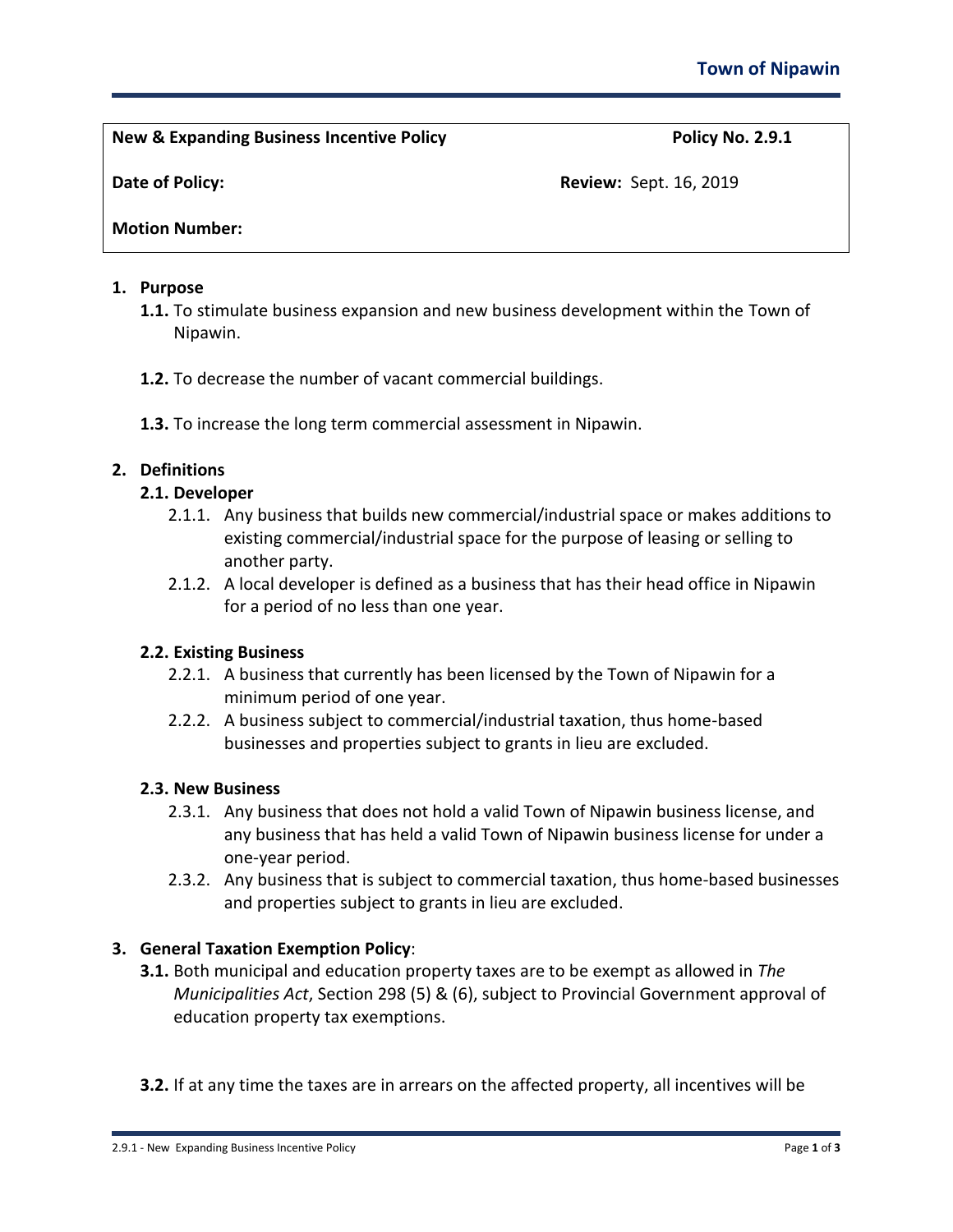withdrawn, and full taxes become payable for the project.

- **3.3.** Incentives will be given only if all applicable municipal bylaws and permits are complied with prior to construction projects being initiated.
- **3.4.** Local improvement levies are not eligible as part of a tax incentive.

### **4. Business Incentive Tax Exemption**

### **4.1. Existing Business**

- 4.1.1. Any existing business or developer will qualify for the following tax exemptions:
	- The tax exemption will be applied to any increased assessed value (improvement) of an existing building due to new construction or renovation
	- The tax exemption will also be applied to the assessed value of any expansion (improvements) of new construction on bare land
	- The exemption does not apply to the assessment of bare land
- 4.1.2. The tax exemption will not take effect until the renovation or new construction is assessed and taxable. The tax incentive will come into effect on January  $1<sup>st</sup>$  of the year following completion.
- 4.1.3. The exemption shall be applied as follows:
	- 100% exempt in year one
	- 100% exempt in year two
	- 100% exempt in year three
	- 100% exempt in year four
	- Full taxation in year five

#### **4.2. New Business**

- 4.2.1. Any new business or developer will qualify for the following tax exemptions:
	- The tax exemption will be applied to any increased assessed value (improvement) of an existing building due to new construction or renovation
	- The tax exemption will also be applied to the assessed value of any expansion (improvements) of new construction on bare land
	- The exemption does not apply to the assessment of bare land
- 4.2.2. The tax exemption will not take effect until the renovation or new construction is assessed and taxable. The tax incentive will come into effect on January  $1<sup>st</sup>$  of the year following completion.

## 4.2.3. The exemption shall be applied as follows: